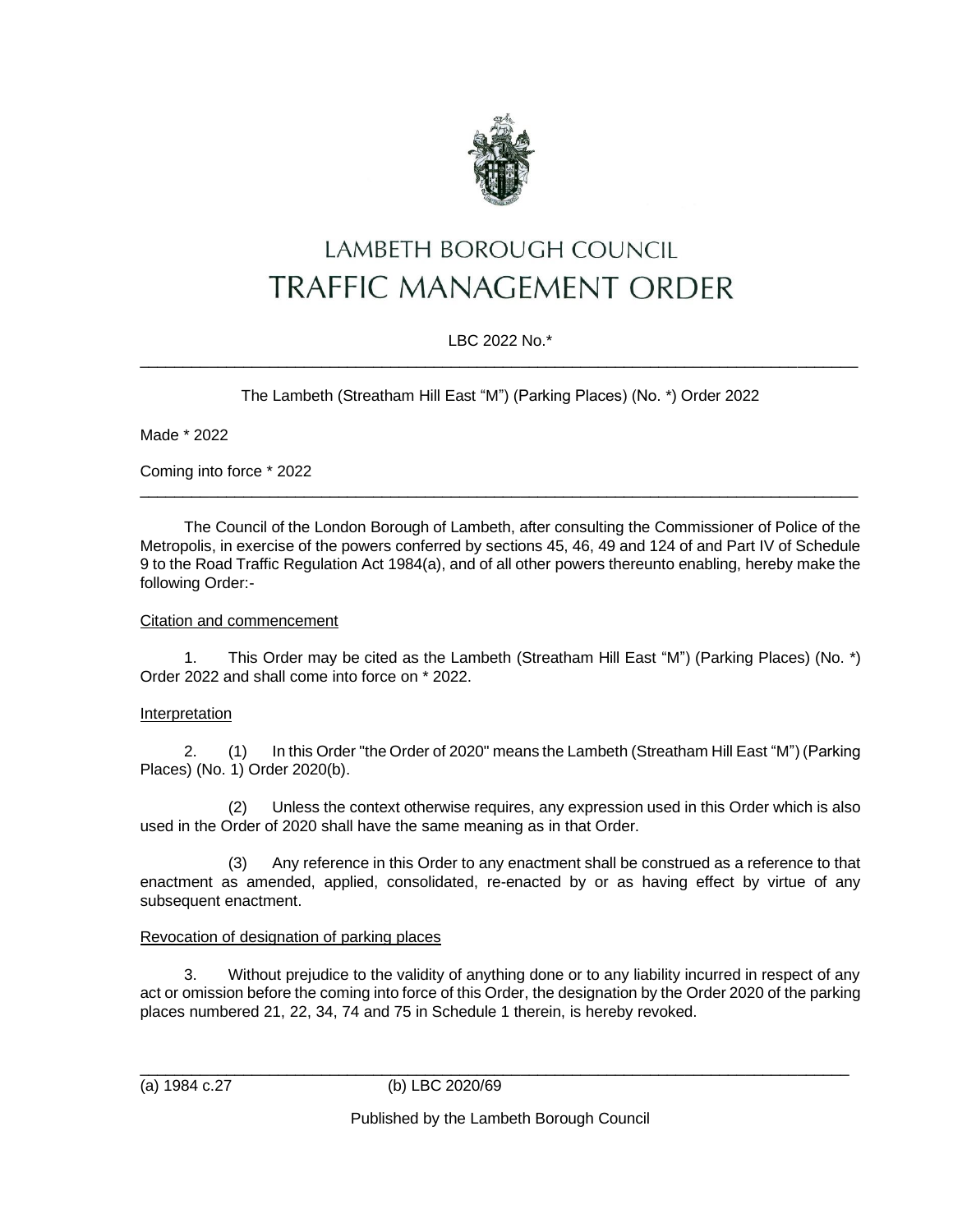### Designation of parking places and application of the Order of 2020 thereto

4. (1) Each area on a highway comprising a length of carriageway of a street specified in column 2 of the Schedule to this Order and bounded on one side of that length by the edge of the carriageway and on the other sides by a white line marking is designated as a parking place.

The reference in this Article to a white line marking shall be construed as a reference to the white line marking (either broken or continuous) provided for in Schedule 7 to the Traffic Signs Regulations and General Directions 2016(a) or, if applicable, authorised by the Secretary of State by virtue of section 64 of the Road Traffic Regulation Act 1984.

(3) The provisions of the Order of 2020 (other than Articles 3 and 16) shall apply to the areas designated as parking places by this Order as if in those provisions any reference to a parking place included a reference to an area designated as a parking place by this Order and as if any reference to Schedule 1 of the Order of 2020 included a reference to Schedule 1 to this Order, and as if any reference to Schedule 2 of the Order of 2020 included a reference to Schedule 2 to this Order.

Placing of traffic signs, etc.

- 5. The Council shall:-
	- (a) place and maintain traffic signs indicating the limits of each parking place referred to in Schedules 1 and 2 to this Order;
	- (b) place and maintain in or in the vicinity of each parking place referred to in Schedule 1 and 2 to this Order traffic signs indicating that such parking place may be used during the permitted hours for the leaving only of the vehicles specified in Article 4(2) of the Order of 2020;
	- (c) carry out such other works as is reasonably required for the purposes of the satisfactory operation of each parking place referred to in Schedules 1 and 2 to this Order.

Dated this fifteenth day of December 2021.

Ben Stevens Highway Network Manager

(a) S.I. 2016/362

 $\_$  ,  $\_$  ,  $\_$  ,  $\_$  ,  $\_$  ,  $\_$  ,  $\_$  ,  $\_$  ,  $\_$  ,  $\_$  ,  $\_$  ,  $\_$  ,  $\_$  ,  $\_$  ,  $\_$  ,  $\_$  ,  $\_$  ,  $\_$  ,  $\_$  ,  $\_$  ,  $\_$  ,  $\_$  ,  $\_$  ,  $\_$  ,  $\_$  ,  $\_$  ,  $\_$  ,  $\_$  ,  $\_$  ,  $\_$  ,  $\_$  ,  $\_$  ,  $\_$  ,  $\_$  ,  $\_$  ,  $\_$  ,  $\_$  ,